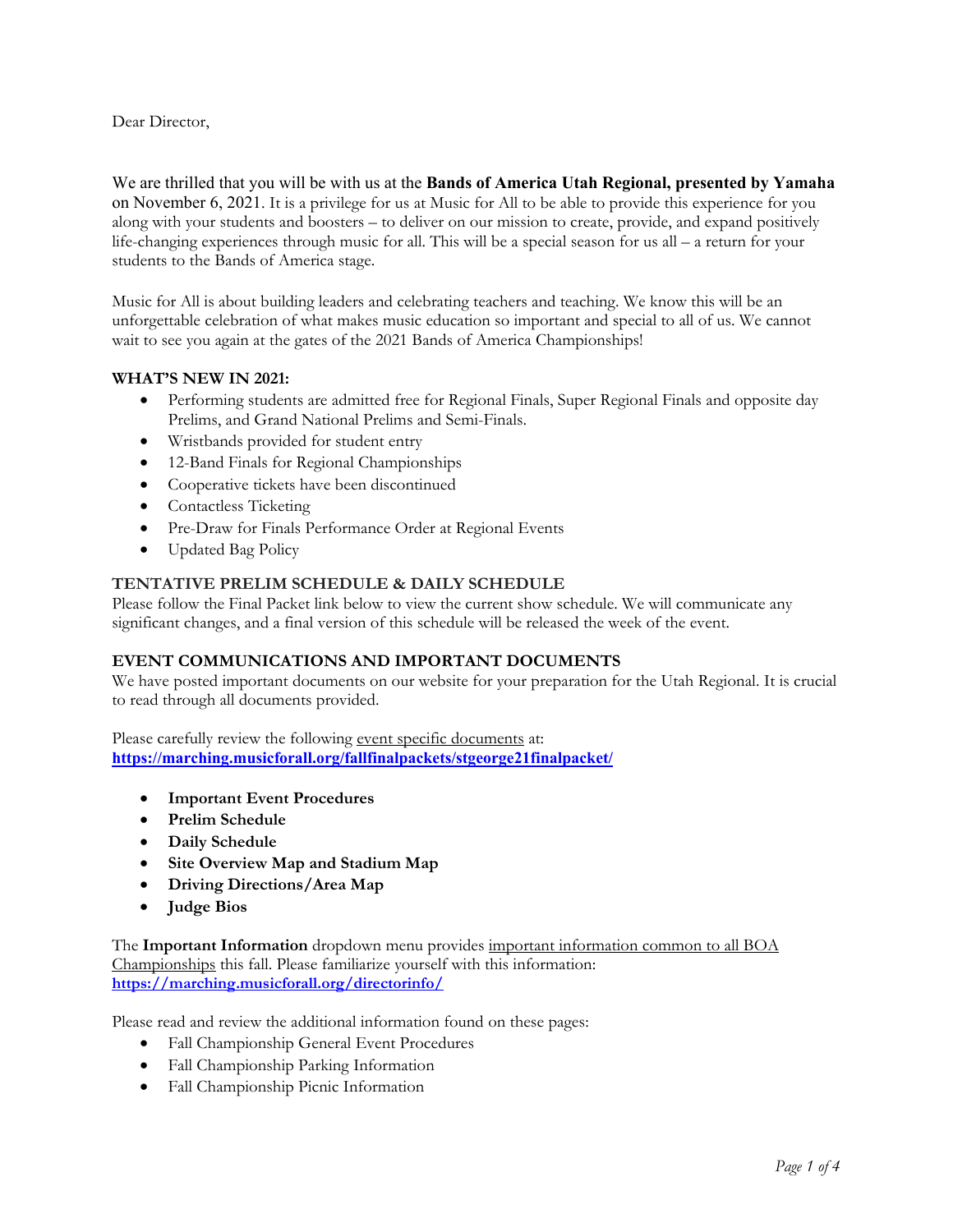## **CREDENTIALS**

All additional credentials above the standard 6 name badges and 25 field passes must be purchased by Monday, November 1, 2021 with a credit card. The combination of additional name badges and field passes may not exceed 10. Of those 10, a maximum of 4 may be name badges.

Cost of additional Utah Regional Name Badges and Field Passes: \$32

## **BUS/EQUIPMENT TRUCK PARKING PASSES**

At the Utah Regional, bus/truck parking passes are free, but must be requested in advance. Once you complete your online parking pass order, you will receive a confirmation email which contains a link to a Dropbox folder, containing the parking pass template. Include your school name on the pass, and you may only print the number of parking passes you requested in the form. The number of vehicles admitted into the lots will be verified by BOA Staff. If you need to request additional passes, please fill out the form again.

### **SPECTATOR PARKING**

There is no charge for spectator parking at the Utah Regional. **Please advise your parents and boosters to arrive early and allow extra time to get to the stadium, especially during peak times.** Refer to the Important Event Procedures document for further details.

# **PROCEDURES AND ADJUDICATION HANDBOOK**

Please download the 2021 Bands of America Official Procedures and Adjudication Handbook ("rulebook") from **<https://marching.musicforall.org/adjudication/>** and review it carefully; **specifically the significant updates for 2021, listed at the front of the handbook.**

## **SCRIPT AND PROGRAM BOOK BAND INFO**

The deadline to submit the information about your band that we need for the announcer's script and program books was August 26, 2021. FOR 2021: Regional Championship program books will be online, digital programs only and not printed. Super Regional and Grand National program books will be printed and available for purchase at the event. You'll find the link to the form in the Directors' Info at https://marching.musicforall.org/directorinfo/

## **EVENT DAY COMMUNICATIONS - BAND App**

Music for All will be using the BAND app as our pre-event AND event day communications tool. We highly suggest that you download the app to stay in communication with Music for All Staff. Feel free to share the link with any relevant staff that you would like to have access to information such as schedule changes, weather updates, etc.

Join the 2021 Bands of America Season long BAND:<https://band.us/n/afab512419HcS> Join the Utah Regional BAND: <https://band.us/n/a7a55dqbf3UaM>

NOTE - whoever you share the link with to join the BAND group will receive updates at the same time as you do, as well as have the ability to communicate directly with MFA event staff through the app.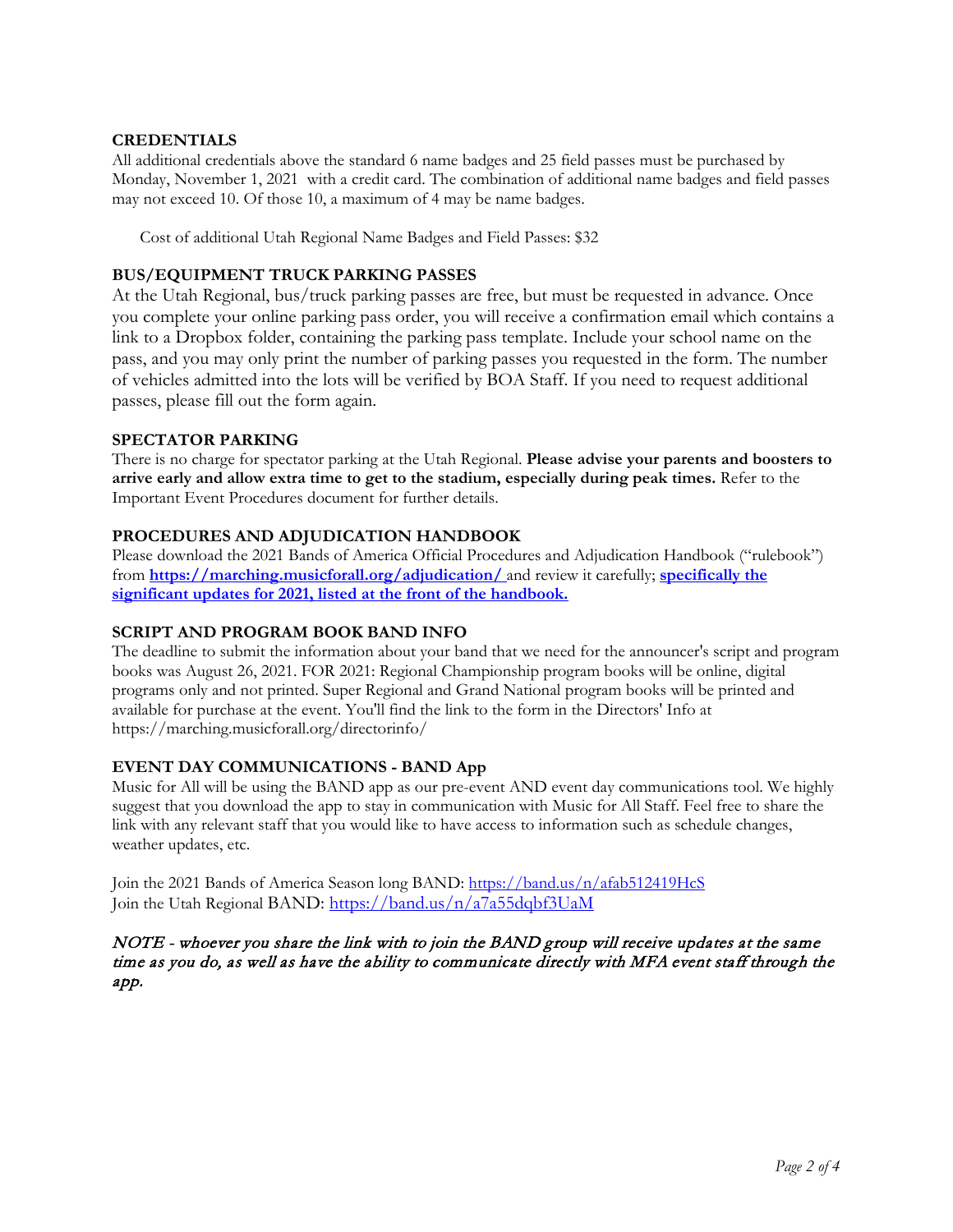### **MFA Employees - Vaccination**

#### *Please share the following statements with your administration and community, as needed.*

Music for All recently announced it will require all salaried employees and contracted personnel to be vaccinated against COVID-19 prior to attendance at the 2021 Bands of America Championships. The safety and well-being of those attending Bands of America Championships continues to be a top priority for Music for All. The latest recommendations of scientists, health officials, and authorities are that the COVID-19 vaccine provides the best protection against severe infection. Music for All will follow local requirements for safety and policies for event spectators. Policies and guidelines will be posted on marching.musicforall.org prior to each event.

### **FRIENDS AND FAMILY CAN'T BE THERE? WATCH LIVE ON BOALIVE.TV**

All 2021 Bands of America Championships will be live streamed on [BOALIVE.TV,](https://boalive.tv/) powered by BOX5 Media. Viewers can choose pay-per-view to watch one event, or a subscription for the best value to watch the entire BOA season. Please share this opportunity with your band boosters, students, and community so that those who cannot be there in person to cheer you on can enjoy performances from wherever they are.

### **CONNECT WITH BANDS OF AMERICA AND MUSIC FOR ALL ONLINE**

Music for All will post photos, videos, and updates from each show this fall and we would love for you, your students, and your band's fans to join the conversation.

Encourage your band to follow Music for All and Bands of America on Facebook, Twitter, and Instagram so they don't miss any of the action. Use **#BOA2021** all season long and help promote music education in your community.

Facebook: [facebook.com/musicforallnetwork](http://www.facebook.com/musicforallnetwork) [facebook.com/bandsofamerica](http://www.facebook.com/bandsofamerica)

Instagram: @officialmusicforall Twitter: @BandsofAmerica and @musicforall

## **ADVOCACY IN ACTION**

Advocacy in Action is a signature program of Music for All designed to collect, recognize, and share effective practices and initiatives that support music education in our schools. The awards recognize and celebrate the commitment of school administrators, community leaders, teachers, and parents who believe in music education and are advocating to ensure that it is part of a comprehensive education for all children.

The Awards highlight the benefits of a strong music program and show what your school or community is doing to provide access and opportunity for active music-making. The Awards also allow educators to showcase their own music programs that are sometimes overlooked or not fully understood by members of the public beyond the school community. We hope that by celebrating these programs, we can inspire music education advocates nationwide to lead by example and take action in their own programs and communities. Designed to be a permanent, searchable resource, you can read and be inspired by the details of all our awardwinners online at **advocacy**.musicforall.org.

#### **SCHOLARSHIP OPPORTUNITIES**

The Music for All Marching Band Scholarships honor graduating seniors who intend to major in music education in college. All applicants were nominated by the directors of bands performing at a 2021 Bands of America Fall Championship event. Please go to<https://marching.musicforall.org/scholarships/> to see more information.